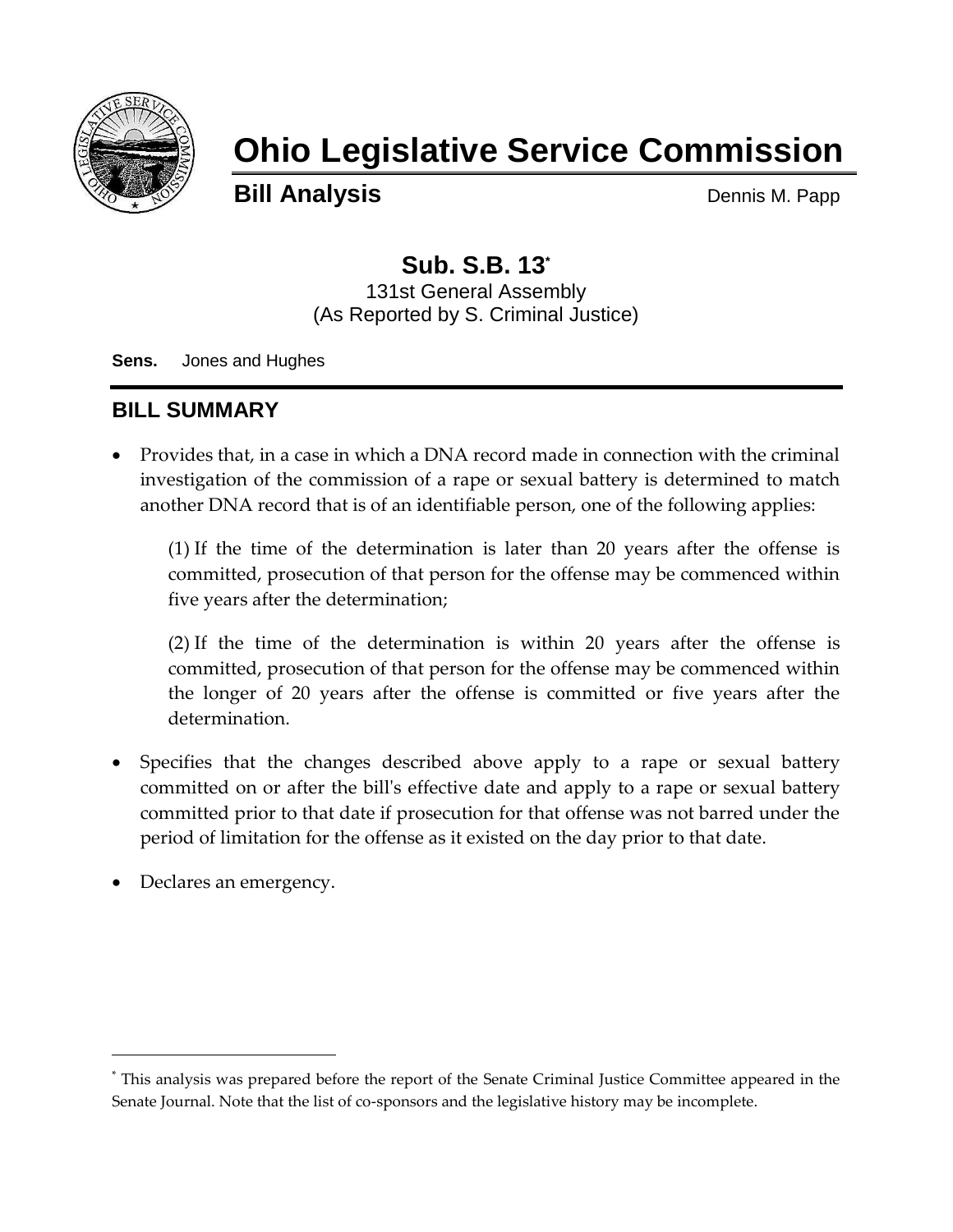## **CONTENT AND OPERATION**

#### **Operation of the bill**

#### **Extension of period of limitation for rape or sexual battery prosecution**

The bill extends the period of limitation for commencing a criminal prosecution of the offense of rape or sexual battery against a person who is identified by DNA analysis. Currently, subject to specified exceptions described below, a prosecution for rape or sexual battery is barred unless it is commenced within 20 years after the offense was committed. Specifically, the bill provides that, in a case in which a "DNA record" made in connection with the criminal investigation of the commission of an offense of rape or sexual battery is determined to match another DNA record that is of an identifiable person, unless the case is not within the coverage of the bill (see below), one of the following applies:

(1) If the time of the determination is later than 20 years after the offense is committed, prosecution of that person for the offense may be commenced within five years after the determination;

(2) If the time of the determination is within 20 years after the offense is committed, prosecution of that person for the offense may be commenced within the longer of 20 years after the offense is committed or five years after the determination.

As used in the bill's provisions described above, "DNA record" has the same meaning as in the existing Criminal Records Check Law.<sup>1</sup>

#### **Cases that are within the coverage of the bill**

The bill specifies that the changes it makes to the statute governing criminal periods of limitation for prosecutions for rape and sexual battery, as described above, apply to an offense of rape or sexual battery committed on or after the bill's effective date and apply to an offense of rape or sexual battery committed prior to that date if prosecution for that offense was not barred under the period of limitation for the offense as it existed on the day prior to that date.<sup>2</sup> Regarding the application of a change in a criminal period of limitation to an act committed prior to the date of the change, see "**Judicial decisions regarding change in criminal period of limitation**," below.

<sup>2</sup> Section 3 of the bill.



 $\overline{a}$ 

 $1$  R.C. 2901.13.